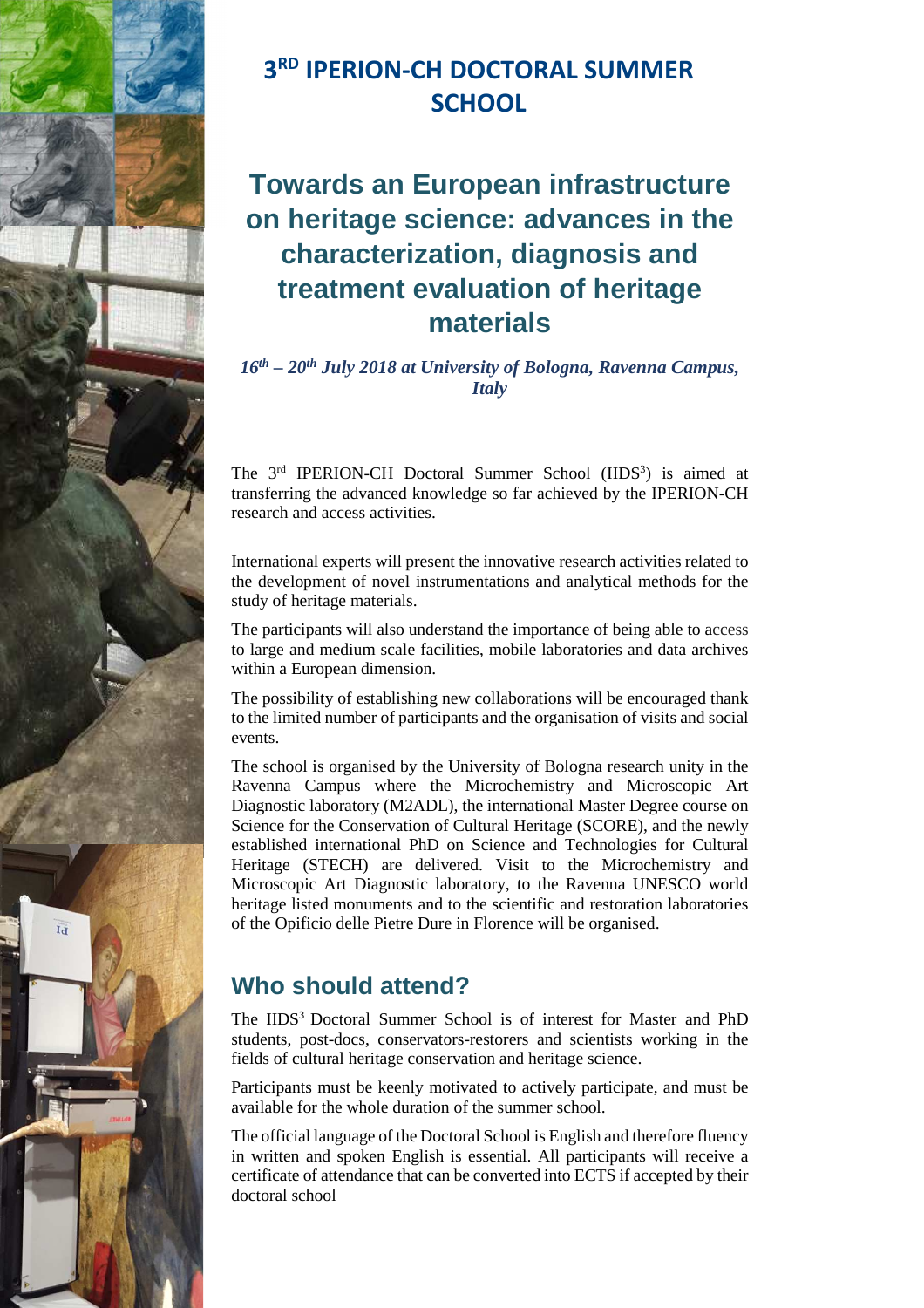

# **3 RD IPERION-CH DOCTORAL SUMMER SCHOOL**

#### **Confirmed list of lecturers:**

Luca Pezzati "Towards the institution of an European research infrastructure on Cultural Heritage"

Bernard Bluemich "Nondestructive Testing of Tangible Cultural Heritage with the NMR-MOUSE"

Ilaria Bonaduce "Development of tailored analytical approaches based on mass spectrometry"

Thomas Calligaro "Imaging complex heritage artefacts using ion, neutron and X-ray beams"

Hilde De Clerq "ARCHLAB: access to archives"

Laura Cartechini "Diagnostic strategies for non-invasive monitoring of cleaning procedures of polychrome surfaces"

Vincent Detalle "Innovative non destructive techniques for the analyses of cultural heritage"

Raffaella Fontana "Imaging and spectroscopy analysis based on multispectral measurements"

Monica Galeotti "Protective coatings on metal artworks: a multi-technique approach to the characterization of key parameters for performance assessment"

Zsófia Kertész "Application of a nuclear microprobe in heritage science"

Michel Menu "FIXLAB: access to large-medium scales facilities to study cultural heritage"

Silvia Prati "Advanced spectroscopic techniques for the analyses of dyes"

Aldo Romani "Not invasive diagnostic in Cultural Heritage: the MOLAB experience"

Giorgia Sciutto "Advanced immune based techniques for the analyses of cultural heritage"

Panayiotis Siozos "Novel laser-induced imaging techniques in heritage science"

#### **Venue**

The IIDS<sup>3</sup> Doctoral Summer School will be organised in the Ravenna

Campus of the University of Bologna. The lectures will be held at the Department of Engineering in Via Tombesi Dall'Ova 55.

The Microchemistry and Microscopic Art Diagnostic laboratory is located at a walking distance from the school premises.

The costs of travel and accommodation will need to be met by the participants.

#### **Schedule**

Lectures will start Monday the  $16<sup>th</sup>$  at 14.00 and will end up on Friday the  $20^{th}$  at 13.30.